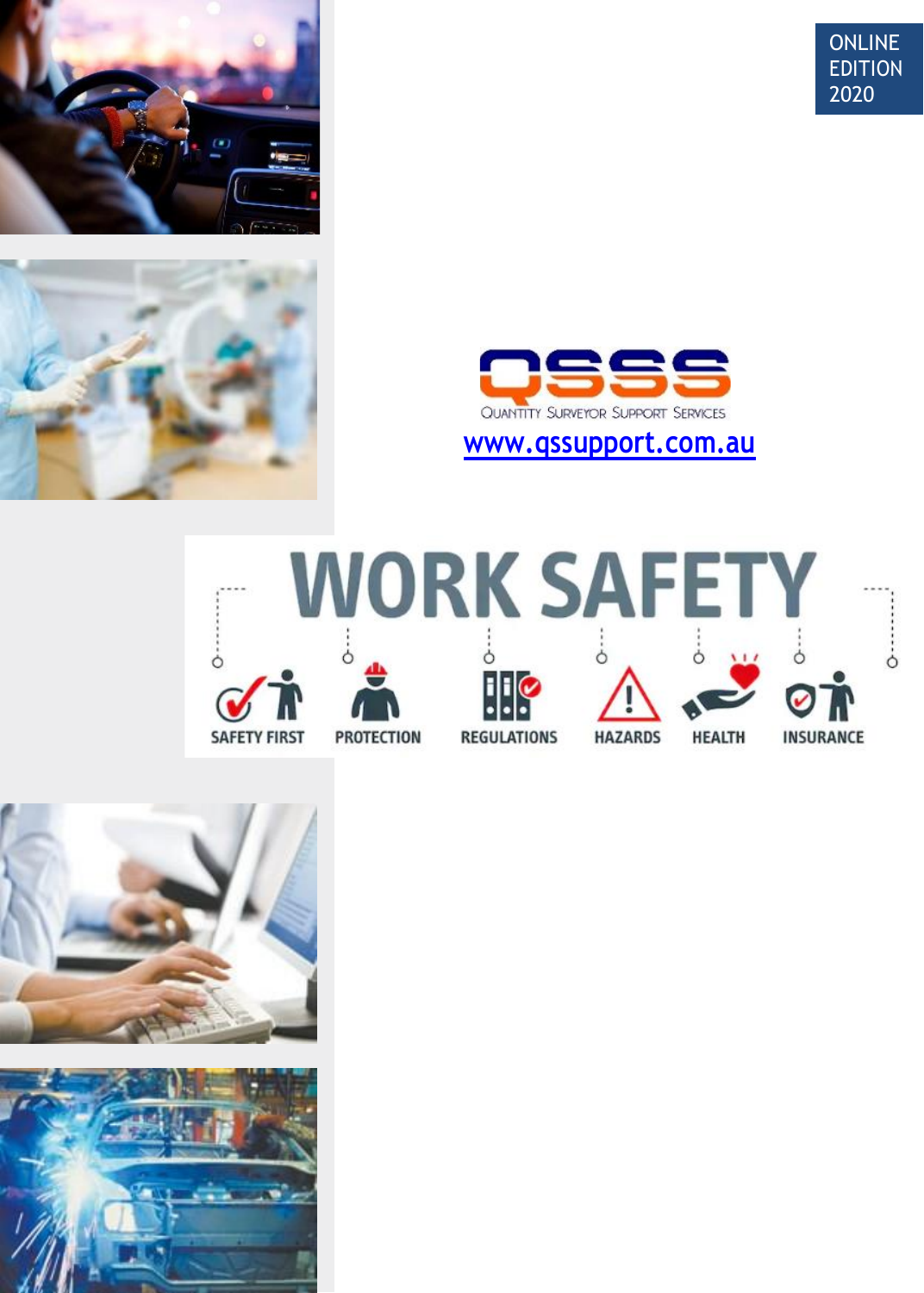# <span id="page-1-0"></span>**Contents**

| Occupational Health & Safety Policy Statement5 |  |
|------------------------------------------------|--|
|                                                |  |
|                                                |  |
|                                                |  |
|                                                |  |
| Reporting Hazards or Hazardous Situations 8    |  |
|                                                |  |
|                                                |  |
| Pre-existing or Non Work-related Injuries,     |  |
|                                                |  |
|                                                |  |
|                                                |  |
|                                                |  |
|                                                |  |
|                                                |  |
|                                                |  |
|                                                |  |
|                                                |  |
|                                                |  |
|                                                |  |
|                                                |  |
|                                                |  |
|                                                |  |
|                                                |  |
|                                                |  |
|                                                |  |
|                                                |  |
|                                                |  |
|                                                |  |
|                                                |  |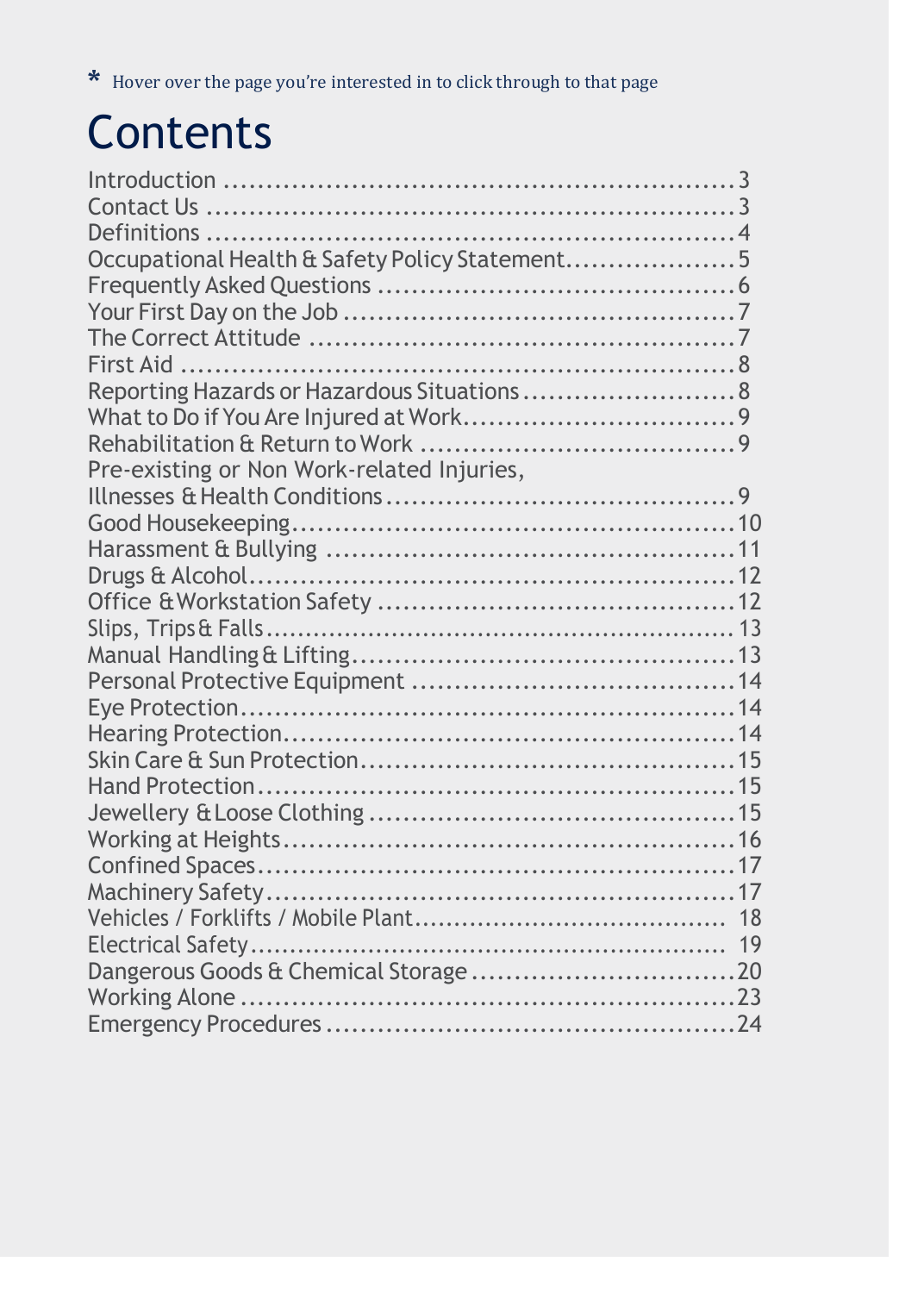### <span id="page-2-0"></span>Introduction

Quantity Surveyor Support Services provides support to the quantity surveying profession with high-quality site evaluation and assessment services across Australia.

We are committed to the continued wellbeing and safety in the workplace of all employees and sub-contractors and ask that you take the time to read this guide prior to starting work.

## Contact Us

If you have any questions or concerns regarding your safety in the workplace, please contact your Supervisor immediately.

For further information about working with us visit: **www.qssupport.com.au** or contact our Head Office on **1800 776 467.**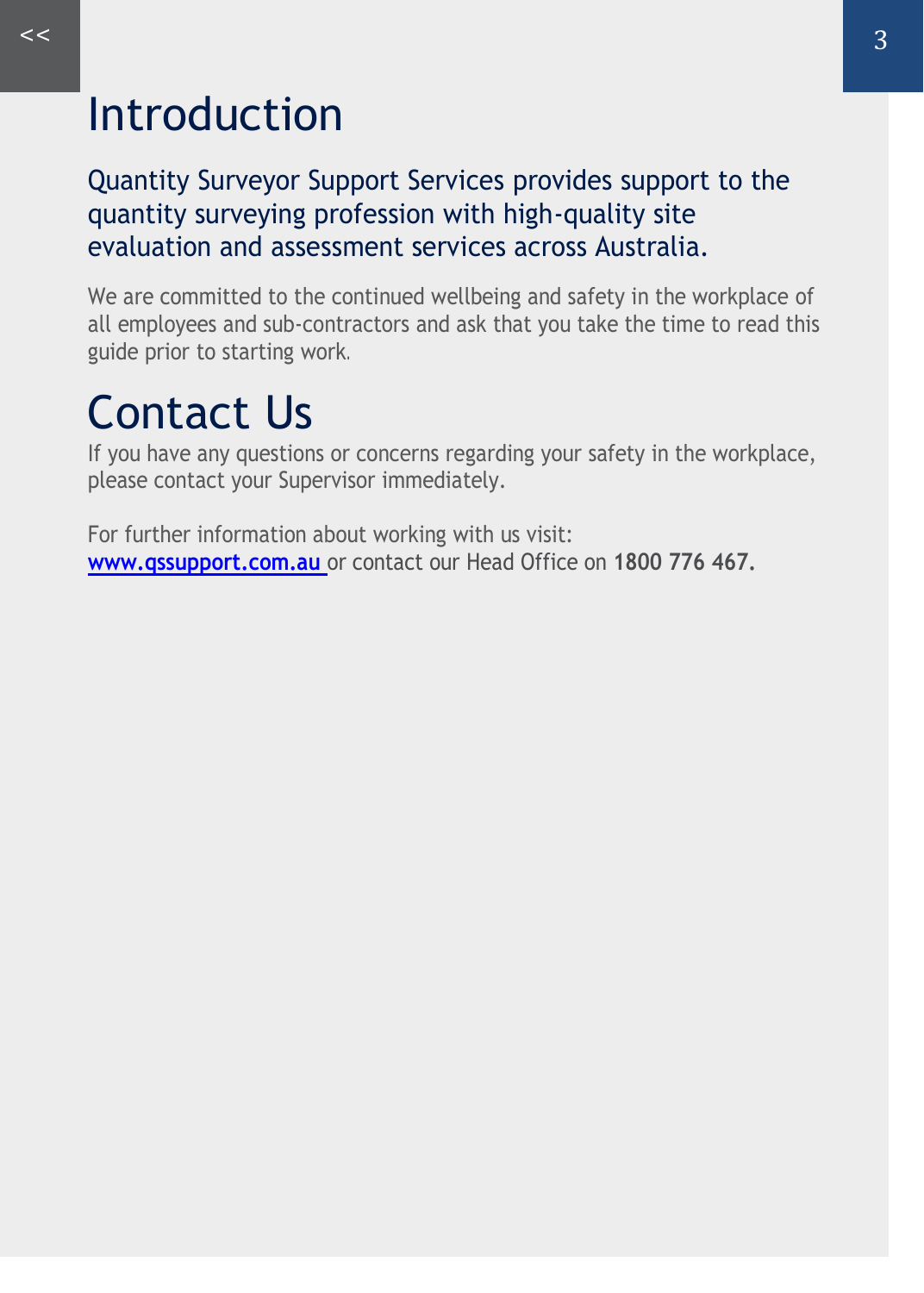## <span id="page-3-0"></span>Definitions

| Employer:      | <b>Quantity Surveyor Support Services</b>                                                                                                                                                                         |
|----------------|-------------------------------------------------------------------------------------------------------------------------------------------------------------------------------------------------------------------|
| Host Employer: | Our client and the Company at which site you<br>are currently working.                                                                                                                                            |
| Employee:      | Any reference to employees in this<br>publication refers to yourself and/or your<br>co-workers.                                                                                                                   |
| Hazard:        | Anything in the workplace that has the<br>potential to harm people.                                                                                                                                               |
| SOP:           | Standard Operating Procedure; sometimes<br>known as Safe Operating Procedure.                                                                                                                                     |
| PPE:           | Personal Protective Equipment                                                                                                                                                                                     |
| Supervisor:    | Your Quantity Surveyor Support Services<br>representative that has either been<br>nominated as your direct point of contact or<br>provided you with the information for the<br>work you are currently performing. |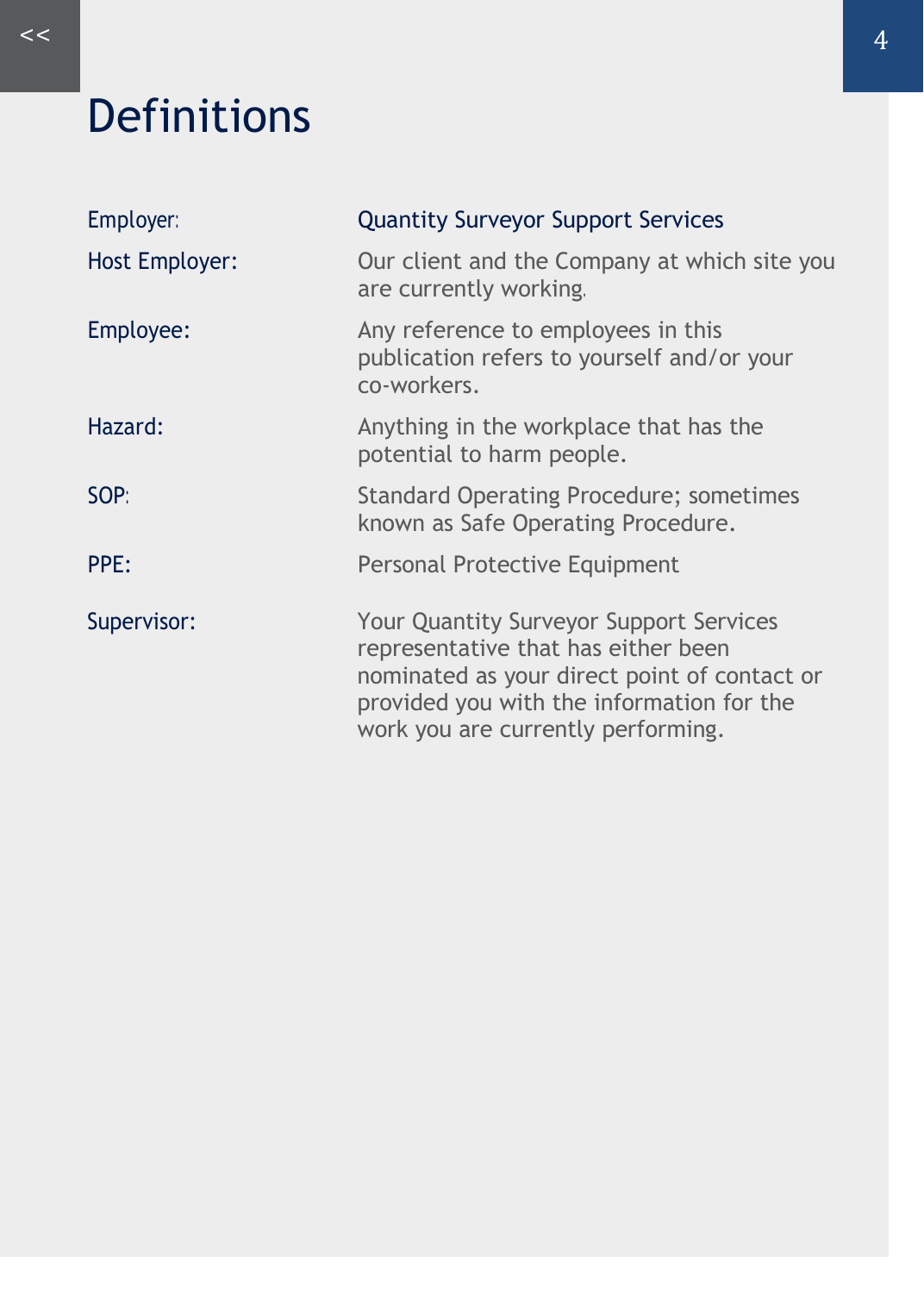### <span id="page-4-0"></span>Occupational Health & Safety Policy Statement

Quantity Surveyor Support Services (QSSS) values the health, safety and welfare of all workers (including contractors, volunteers, customers and visitors) and is committed to ensuring you are safe from injury and risk while undertaking work activities.

#### Our Responsibilities:

- Ensure the business complies with all legislation relating to health and safety
- Eliminate or minimise all workplace hazards and risks as far as is reasonably practicable
- **•** Provide information, instruction and training to enable all workers to work safely
- **EXEC** Supervise workers (where necessary) to ensure work activities are performed safely
- Consult with and involve workers on matters relating to health, safety and wellbeing
- **•** Provide a suitable injury management and return to work program
- Maintain documentary evidence and records relating to all issues of employment and occupational health and safety.

#### Your Responsibilities:

You are required to observe and comply with all health and safety standards, and obligations of the relevant State or Territory. You must also:

- **■** Take reasonable care for your own health and safety
- Follow all health and safety policies and procedures and instructions
- **■** Participate in safety training
- Report all injuries and incidents as soon as practical to your Supervisor
- Use safety equipment and personal protective equipment (PPE) as instructed
- Report any known or observed hazards to your Supervisor
- **•** Promote a safe working culture within the workplace at all times

**The effectiveness of our Occupational Health & Safety policies and procedures depends greatly on your commitment and support.**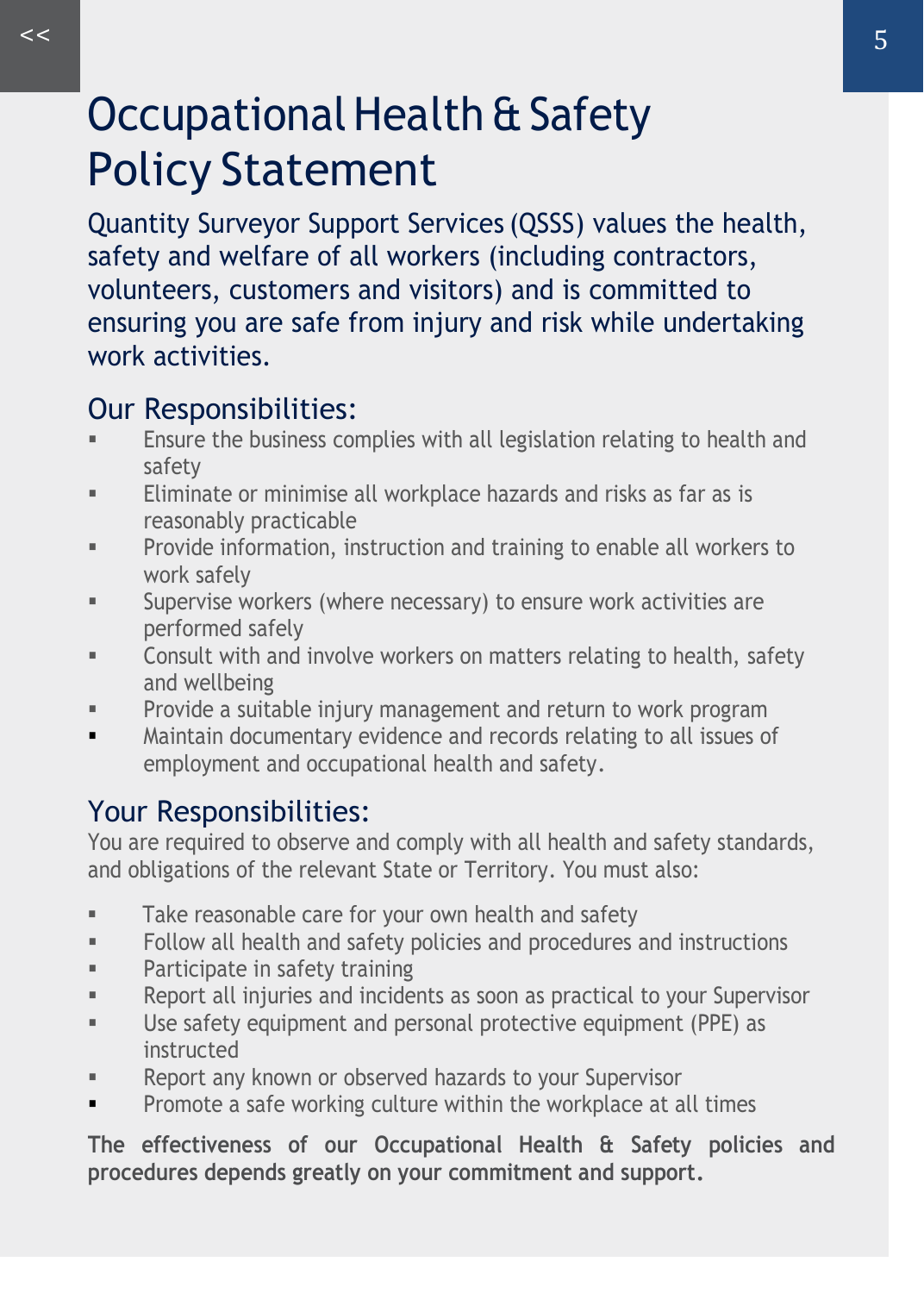### <span id="page-5-0"></span>Frequently AskedQuestions

#### What do I do if I think my workplace is unsafe?

You are not expected to work in an unsafe environment. If you think your workplace is unsafe, discuss the issue with your Supervisor. If the issue is not resolved to your satisfaction, contact the Director of Quantity Surveyor Support Services.

#### Who provides Personal Protective Equipment (PPE)?

When briefing you on a job, your Supervisor will let you know what PPE is required and who is responsible for providing it. You will generally be expected to wear your own steel cap boots if they are required. For further information or if you are unsure, contact your Supervisor.

#### What do I do if I am injured in the workplace?

Immediately report your injury to your Supervisor and seek first aid if necessary. Contact your Supervisor as soon as possible to discuss injury management. They will assist you through the process[. See page 11 f](#page-8-0)or further information.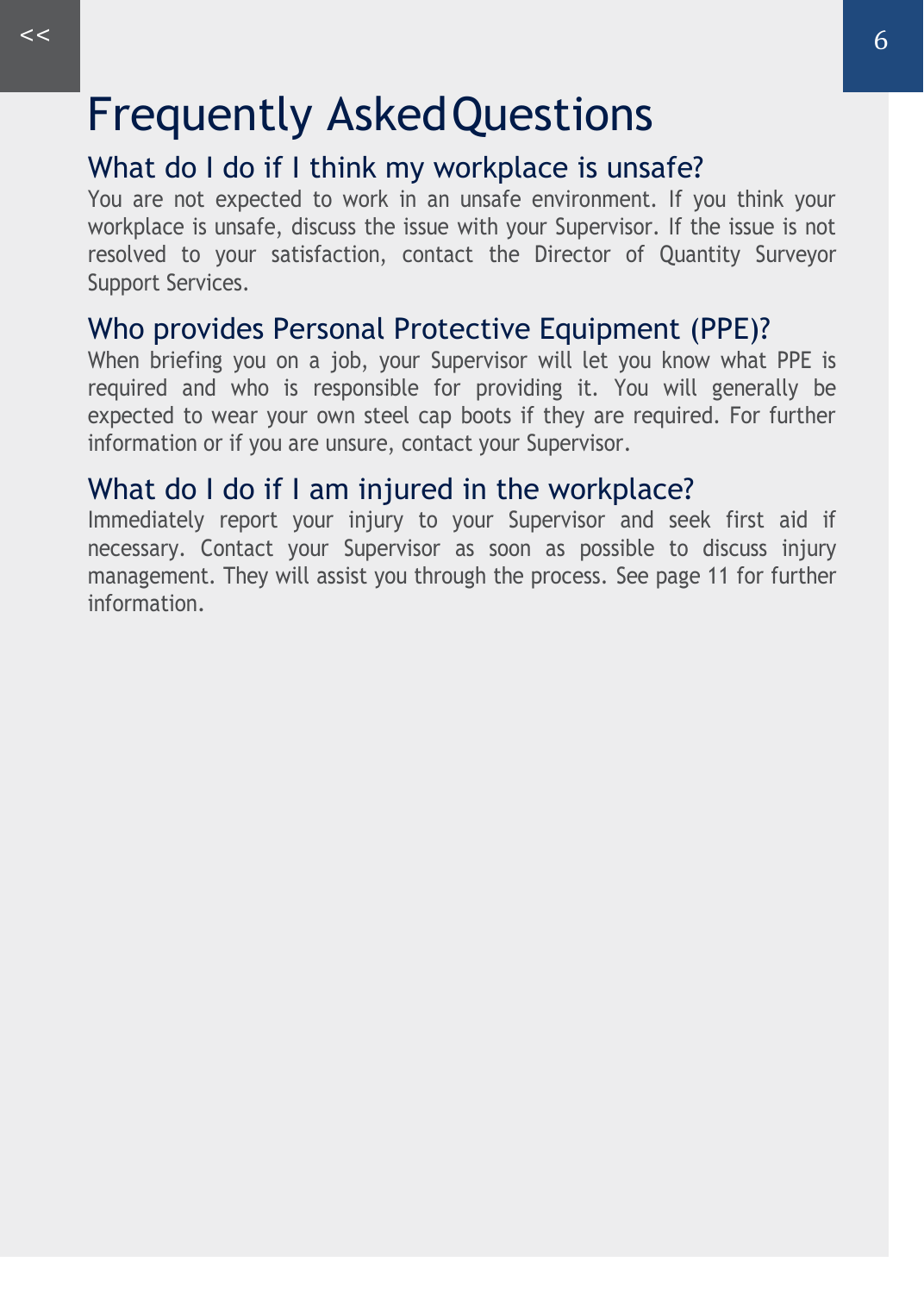### <span id="page-6-0"></span>Your First Day on the Job

When you work in a new location for the first time, it is important that you:

- Are inducted into the workplace and are properly instructed and trained on the equipment you will be using and emergency procedures.
- Familiarise yourself with the safety rules, requirements and procedures in your work area.
- Don't use equipment or do anything you consider to be hazardous, without maximum and reasonable protection.
- Observe safety signs they are there for your protection.

We do not expect you to work in unsafe conditions. If you are asked to work in unsafe conditions, advise your Supervisor. If the situation is not resolved, contact the Director of QSSS immediately.



## The Correct Attitude

We expect you to be alert and apply common sense when at work. Most accidents can be avoided.

Make sure you are aware of the situation, conditions and people on the job and if you see something wrong, fix it or report it.

Remember, you have a duty to act in a manner that doesn't endanger your health or that of others in your workplace.

**Your attitude to safety will make the difference.**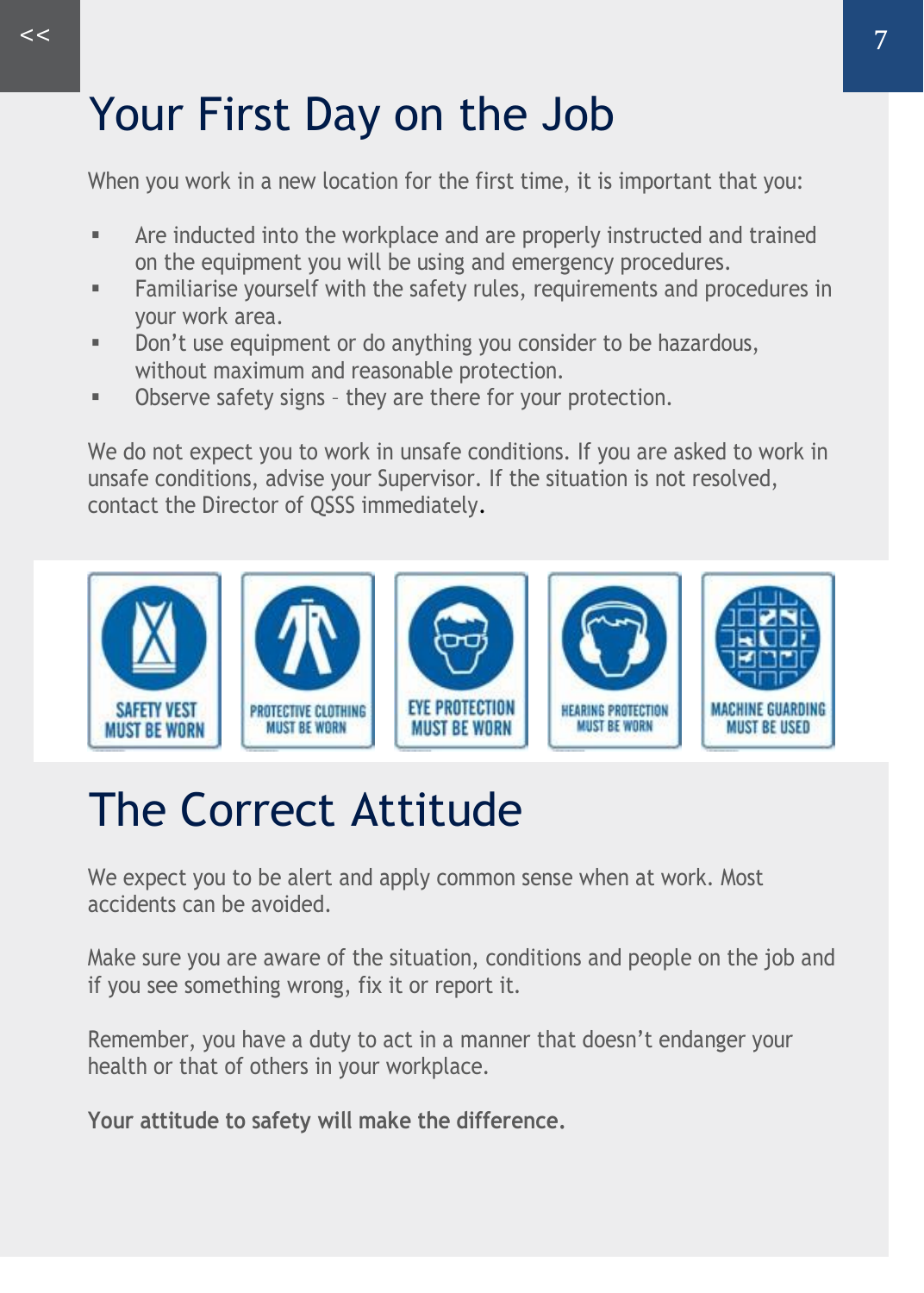### <span id="page-7-0"></span>First Aid

In case of an injury in your workplace, you should report the injury, no matter how minor, to the Host Employer's on-site Supervisor (if applicable) and/or your Supervisor.

Should you require medical treatment, seek attention from the Host Employer's on-site First Aid Officer (if applicable) and/or your Supervisor at your workplace. If working alone and practical, contact a doctor or medical centre.

If the injury is significant or critical and further medical treatment is required, contact 000 immediately.

**All incidents must be reported as a matter of urgency to your Supervisor**.

### Reporting Hazards or Hazardous **Situations**

Please report all hazards or hazardous situations to the Host Employer's on-site Supervisor (if applicable) and your Supervisor. If matters are not resolved, please contact the Director of QSSS for further advice.

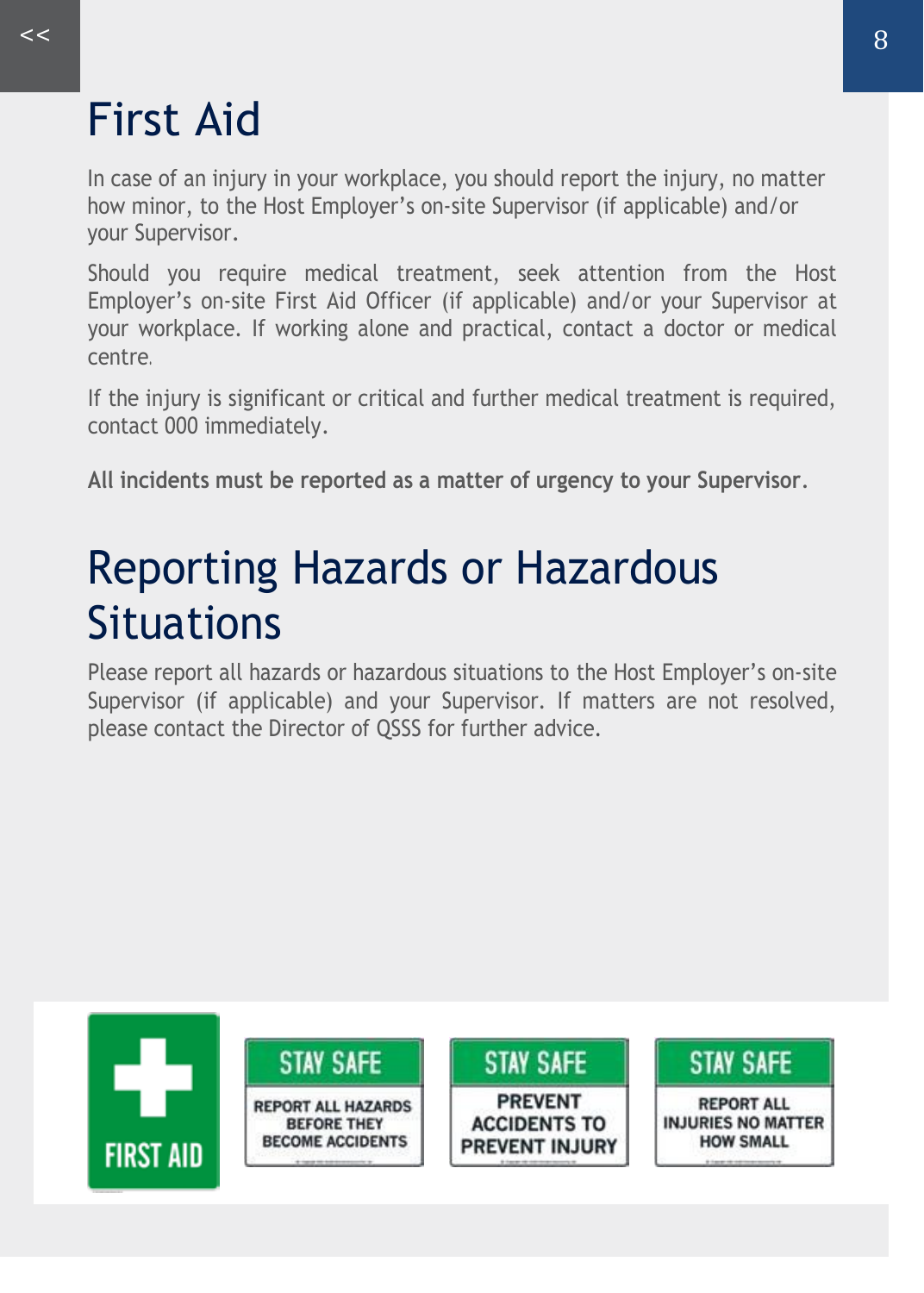## <span id="page-8-0"></span>What to Do if You Are Injured at Work

As your employer, it is our legal obligation to register any injuries you sustain in the workplace. If you are injured at work:

- 1. Immediately report your injury to your Supervisor and seek first aid if necessary.
- 2. An Injury/Incident Report must be filled out as soon as possible.
- 3. If you need to see a doctor, you must obtain a WorkCover Certificate of Capacity.
- 4. Should you need time off work as a result of your injury, you must complete a Workers Compensation Claim form for the relevant State/Territory.

All documentation must be completed in full, signed and received by QSSS office before any WorkCover payments can be made.

### Rehabilitation & Return to Work

Normal practice and our expectation is that rehabilitation and your subsequent return to work will commence as soon as possible.

Suitable duties which do not jeopardise your wellbeing will be provided where possible as part of this process. An appointment to see a doctor may be arranged for you, so please follow the workplace injury guidelines for your state or territory.

All employees have a duty and responsibility to take reasonable care for their own health and safety and that of others in the workplace.

## Pre-existing or non work-related Injuries, Illnesses & Health Conditions

You need to notify your Supervisor should your health change during the course of employment with Quantity Surveyor Support Services. If your health is affected by injury or illness, it's important for us to determine that the work we provide you with won't adversely affect your wellbeing.

It may be necessary to get a clearance from a medical practitioner to resume your normal duties.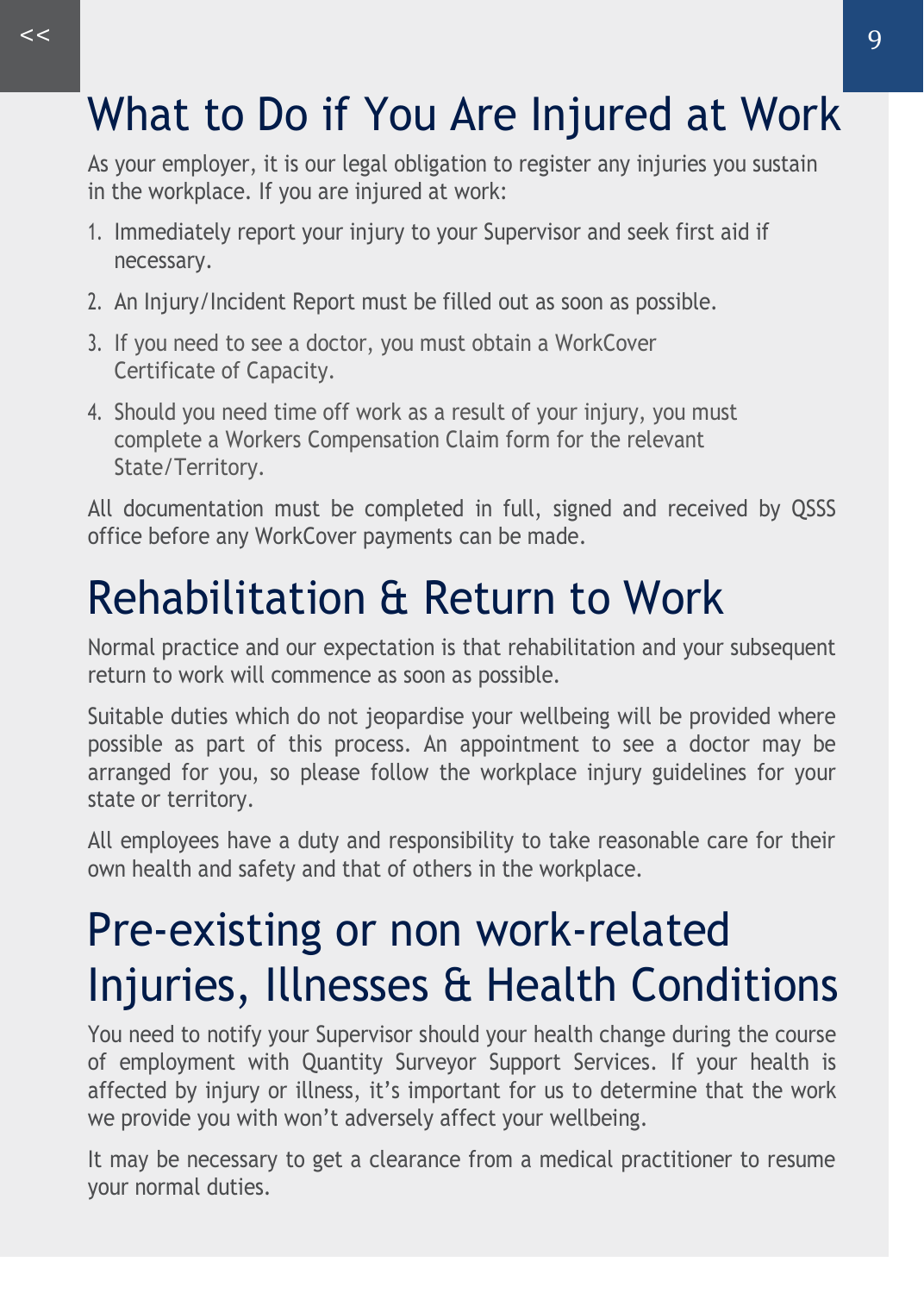## <span id="page-9-0"></span>Good Housekeeping

Follow these simple guidelines to avoid unnecessary accidents:

- Keep access to all entrances, walkways and emergency exits clear and unblocked at all times
- **EXEC** Tape-down or cover cables, cords and wires so they are securely out of the way
- Clean up spills quickly and properly
- Report any trip hazards, uneven surfaces or protrusions that need immediate repair or maintenance

**It is your responsibility to help keep your work area tidy.**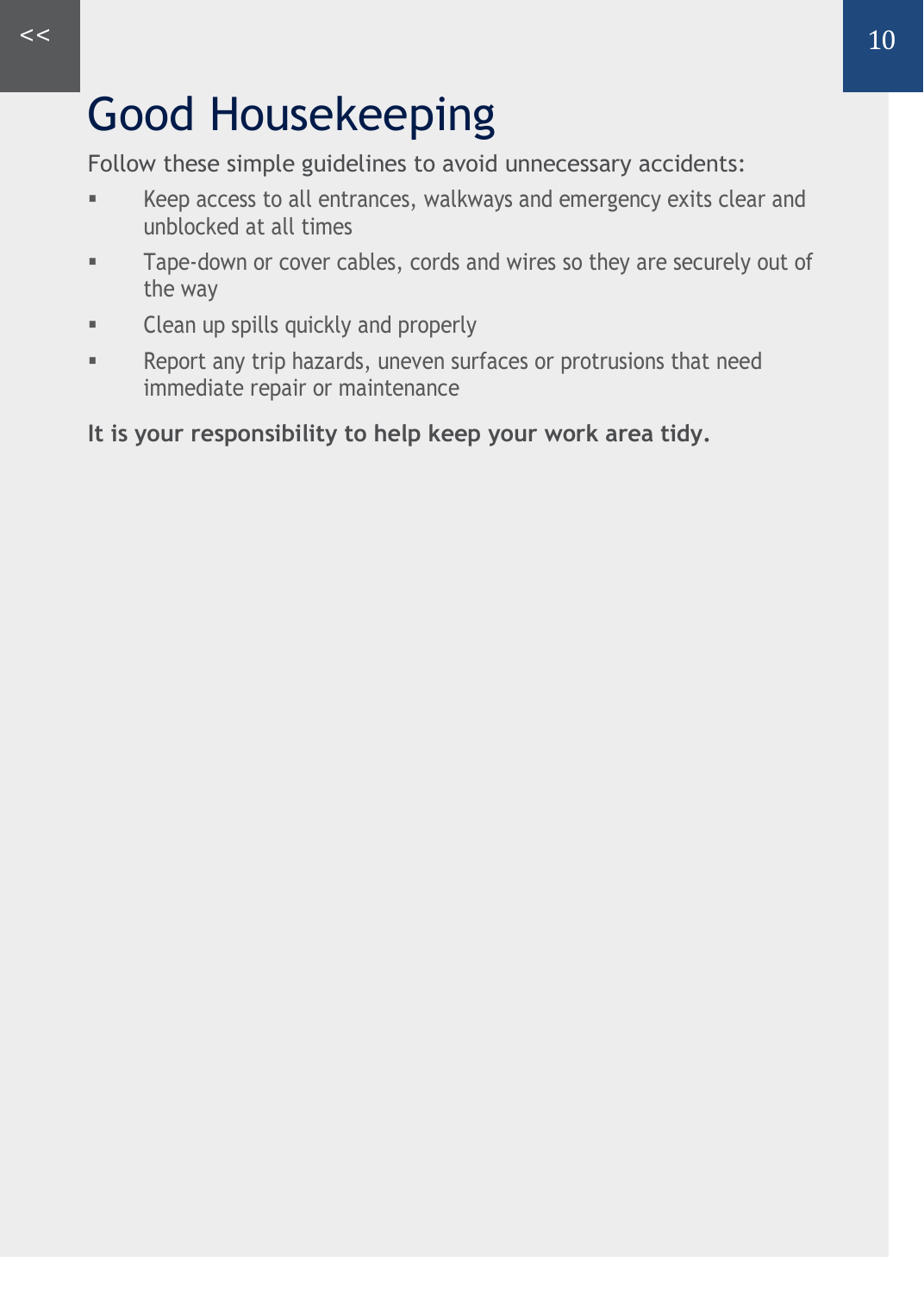## <span id="page-10-0"></span>Harassment &Bullying

Everyone has the right to work in an environment free from harassment and bullying. Please note:

- » You must conduct yourself appropriately and respect fellow employees at all times.
- » You have a duty to report to your Supervisor all cases of harassment and bullying, either witnessed or directed to you personally.

Harassment takes on many forms and includes sexual harassment. Harassment is any behaviour or conduct that makes someone feel offended, humiliated or intimidated. Examples of harassment may include:

- **•** Public display of offensive or pornographic material
- Continued use of jokes containing sexual innuendos
- **■** Unwanted and uninvited sexual advances
- Obscene gestures
- **■** Unwelcome physical contact
- Inappropriate use of power to force or influence a person/s decision
- Insulting jokes about particular races/religions

Bullying is repeated unreasonable behaviour directed toward a worker or group of workers, that creates a risk to health and safety. Examples may include:

- Verbal abuse
- **■** Intimidation
- **•** Giving someone the majority of unpleasant tasks
- Excluding someone from workplace activities

**A worker who is found to have been responsible for harassment and bullying may face instant dismissal.**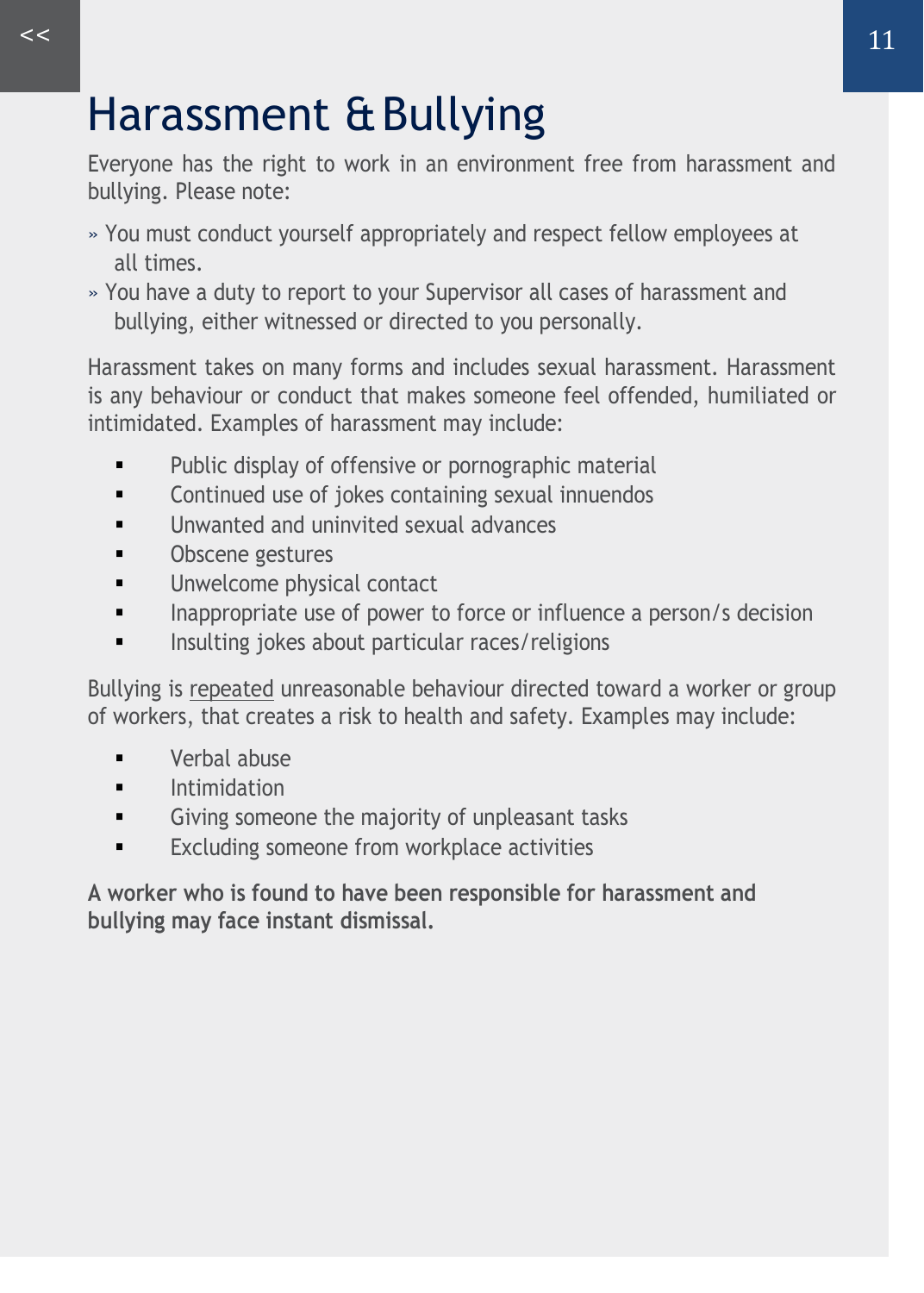### <span id="page-11-0"></span>Drugs &Alcohol

You are expected to report for work in a fit state and able to perform your assigned duties safely and acceptably without limitations due to the effects of alcohol, illicit drugs, non-prescription drugs, prescribed medications or any other substance.

You must comply with Quantity Surveyor Support Services Drug and Alcohol Policy and procedures, as well as any client site policies and procedures that may apply. Testing may be required, including pre-employment, cause (incident), challenge (reasonable suspicion) and random testing.

It is your responsibility to ensure you are not under the influence of alcohol or any substance that adversely affects your performance while at work.

If you are taking non-prescription or prescribed medications that may affect your performance you must notify your Supervisor immediately.

# Office & Workstation Safety

Please adhere to the rules and guidelines in each workplace and carefully read instructions when using office equipment. If you are unsure of how to do something, ask!

Each workplace has its own physical challenges. Some actions that appear harmless may have implications if not undertaken correctly. The basic office ergonomic guidelines are:

- Make sure the top of your computer screen is level with or slightly lower than your eyes and the screen is at arms length from your seated position.
- Adjust your chair so your feet are flat on the floor, your thighs are horizontal and your lower legs are vertical.
- Fit the backrest of your chair to the curve of your lower back, making sure you are comfortable.
- Place your keyboard directly in line with your seating position and the screen, making sure you don't have to stretch to reach it.
- When using your mouse, let the desk support the weight of your arm, keep your wrist flat and rest your fingers on the mouse between actions.

Regularly shift to a neutral position making sure your arms and shoulders are relaxed and your back and neck are straight.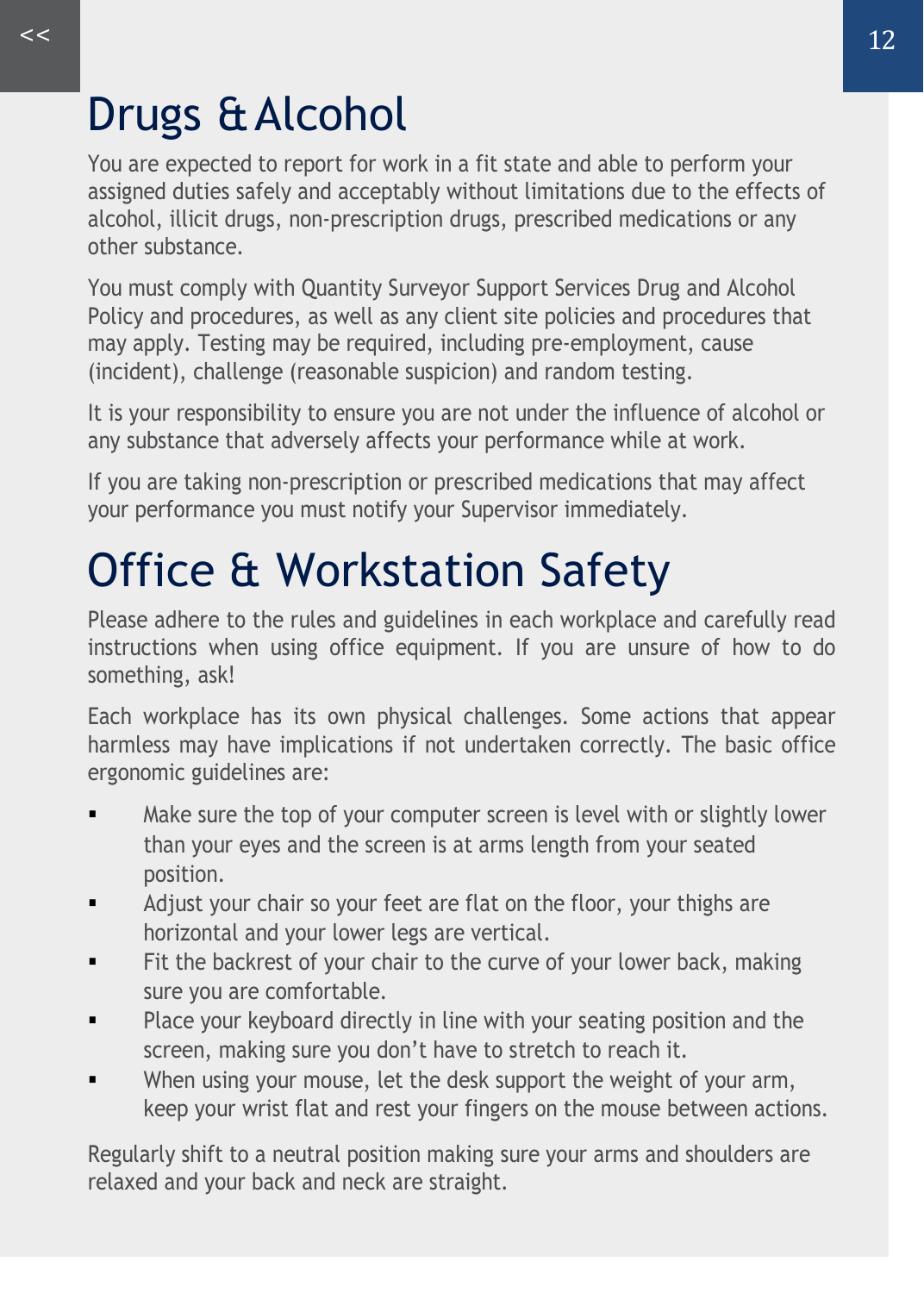# <span id="page-12-0"></span>Slips, Trips & Falls

- On wet surfaces, shorten your stride to keep your centre of balance and wear footwear with appropriate slip resistant soles.
- Inthecaseofotherhazardslikeloosemats,changingsurfacesetc.be observant and take care.

#### Avoiding Trips and Falls:

- Clean up clutter and cover electrical leads
- **■** Make sure your view is unobstructed and you have adequate lighting (carry a torch if necessary)
- Be careful on ladders, steps and stairs don't use makeshift ladders and platforms.

# Manual Handling & Lifting

Lifting, pushing, pulling, stacking and packing are all examples of manual handling. Incorrect methods used in handling materials cause the greatest number of workplace injuries.

Before lifting any object ask yourself:

- Must the object be moved?
- Must the object be lifted?
- Can the object be moved mechanically?
- Can the object be reduced in size or weight?
- Can anyone assist me?
- Is the object too heavy to lift?

The following basic rules should be observed when lifting:

- Make sure you stretch and warm up prior to any manual handling tasks.
- Make sure each load is within your lifting capacity.
- Clear the path you need to travel of obstructions.
- Place feet shoulder width apart in a good balanced position.
- Bend knees as you grasp the weight
- Keep back as upright as possible
- **■** Lift gradually by straightening your legs
- **•** Never twist while lifting or carrying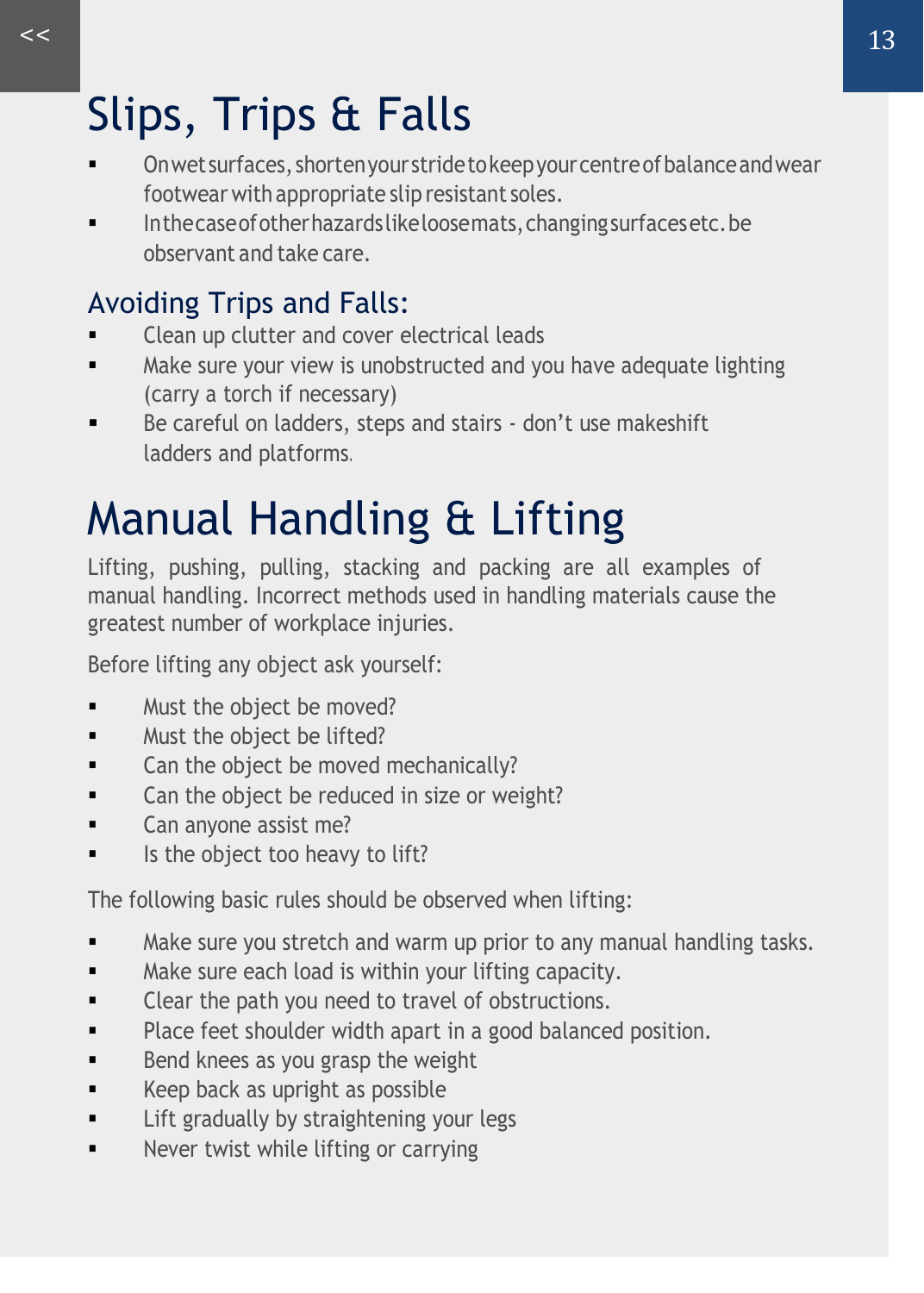## <span id="page-13-0"></span>Personal ProtectiveEquipment

- Arrive for work wearing the appropriate clothing and footwear. Do not wear loose or torn clothing.
- Do not commence work unless wearing the correct personal protective equipment.
- **■** If you accept a role requiring personal protective equipment or safety gear, you are expected to comply.

If you have any questions at all regarding PPE, please contact your Supervisor.

### Eye Protection

You must wear safety goggles or glasses when required and:

- Always look downwards when taking them off.
- Keep your safety goggles and glasses clean.
- Know where the emergency eyewash area is located.

Ifyoudogetsomethingstuckinyoureye, seekfirstaidtreatment straightaway. Do not try to remove the object.

## Hearing Protection

Hearinglosscausedbynoisecan'tbecured,soyoumustprotectyourears.Basic types of personal hearing protection include:

- Ear plugs: Inserted into your ear to seal your ear canal
- Earmuffs: Clam cushions over your ears

**If there are signs in your workplace requiring you to wear hearing protection, you must wear it!**

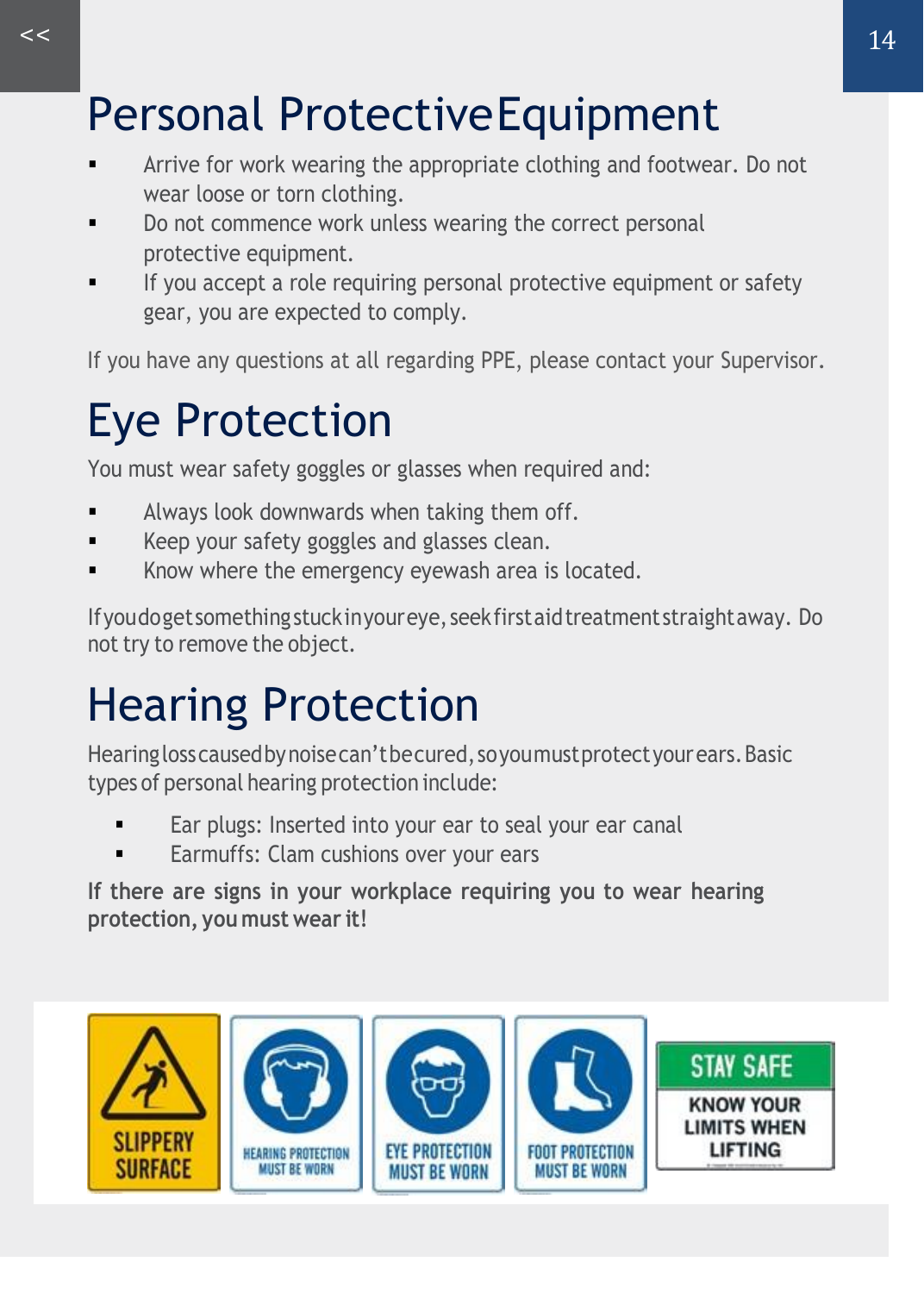## <span id="page-14-0"></span>Skin Care & Sun Protection

If you are working outdoors:

- Head protection (hats) should shade the head, face, neck and ears. Hats should have a broad rim.
- **■** Sunglasses should fit closely to the face and meet Australian standards. Wrap around glasses provide the best protection from UV rays.
- A broad-spectrum water-resistant sunscreen with a 30+ SPF should be applied generously 20 minutes before exposure to the sun. Re-apply sunscreen as required.
- It is important to keep hydrated; remember to drink water regularly.

## Hand Protection

Wearing protective gloves when required is essential to protect your hands from injury. But the best way to prevent hand injuries is to know the hazards involved in your job and how to avoid them. Common hazards are detailed below.

#### Pinch Points

Avoid placing your hand in danger zones, which are found between a moving and stationary object or between two continuously moving objects.

#### Hot Spots

It is essential to wear protective gloves to shield your hands from hot machinery, which can cause serious burns.

#### Blades

Make sure you wear appropriate gloves at all times when using knives, blades, scrapers etc.

# Jewellery & Loose Clothing

Jewellery and shirt sleeves can easily get caught in moving machinery. Always remove all jewellery, scarves and other loose clothing prior to commencing work with moving machinery.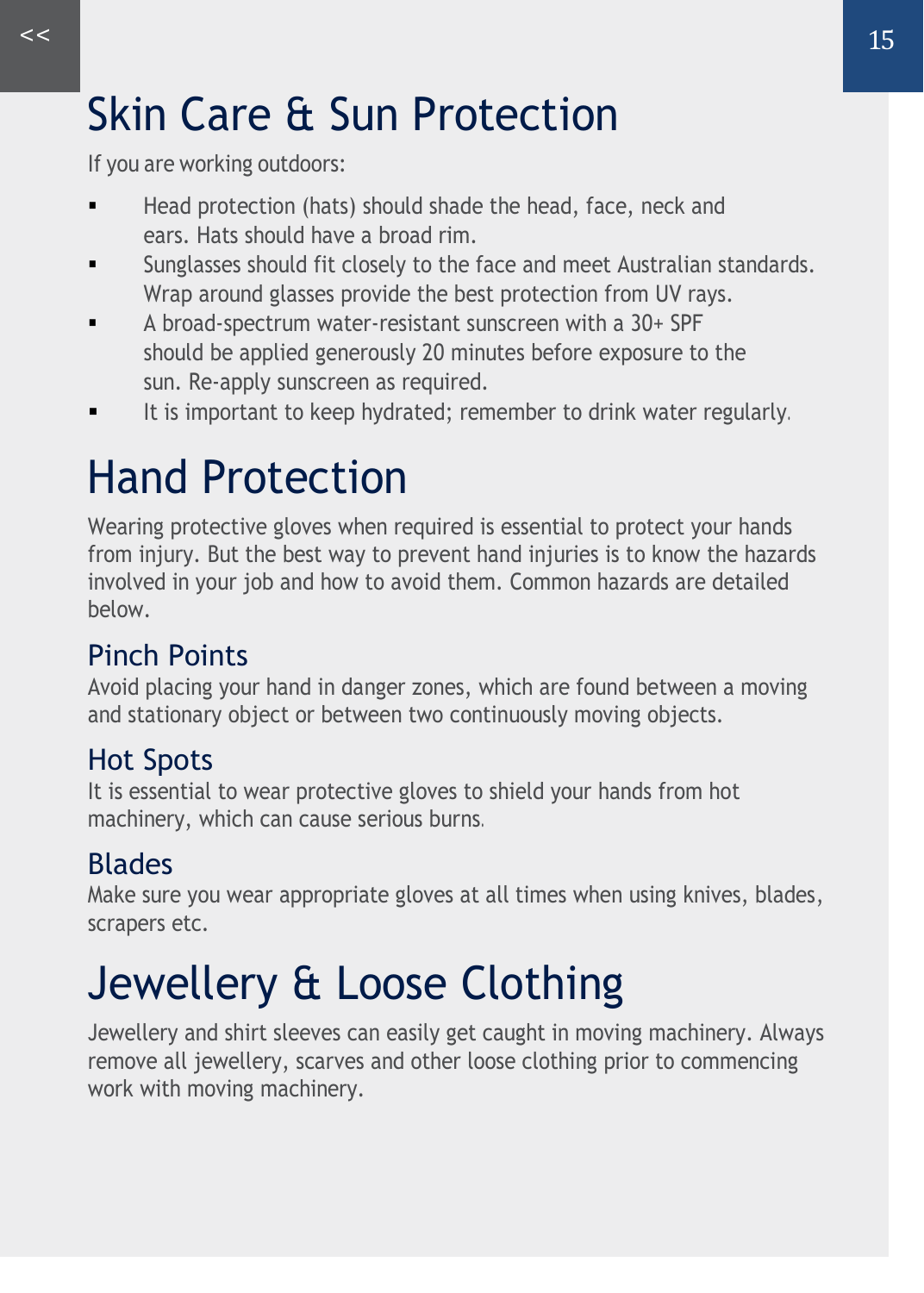<span id="page-15-0"></span>Falls from heights are the most common cause of fatalities on building and construction sites. Please be aware of the following:

- Perimeter edges of buildings and structures
- Penetrations and voids
- **■** Lift wells and stair wells
- Roofs
- Formwork decks
- **•** Incomplete scaffolding
- **■** Unsecured ladders
- Trenches
- Excavations
- **Drilled or bored piling holes**

Fall protection should be provided for all persons exposed to a fall of 2 metres or greater. However, a risk assessment may suggest that fall protection is needed at a lower height.

#### For your own safety when working at heights, remember:

- You are not expected to work anywhere you are at risk of falling.
- You have the right to remove yourself from hazardous work situations.
- Report any fall hazards you see on-site
- When using a ladder, always use both hands to ascend/descend, face the ladder when working and don't over-reach or use the top three rungs.

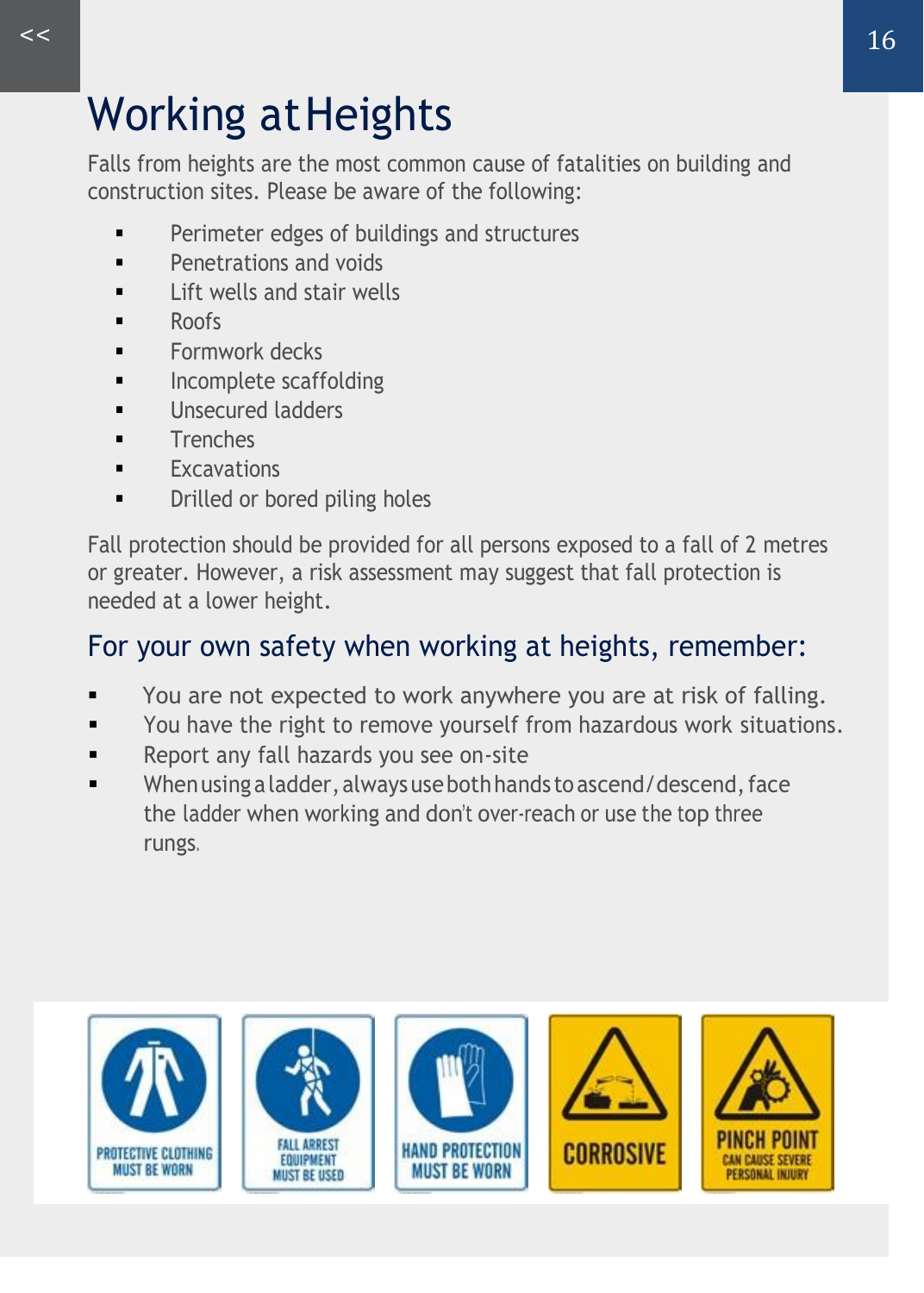## Confined Spaces

Vats, tanks, pits, pipes, ducts, flues, ovens, chimneys, silos, sewers, shafts, trenches, tunnels or similar enclosed or partially enclosed structures are generally defined as confined spaces if entry or exit is restricted, the atmosphere is hazardous or there is a risk of engulfment.

Your Host Employer should undertake a documented risk assessment which takes into account the following:

- Physical nature of the confined space
- Level of oxygen and the presence of any contaminant in the atmosphere.
- The safe method of work to be adopted in the confined space.
- Any work to be performed outside the confined space that may be associated with a hazard.
- Means of entry to and exit from the confined space
- The type of emergency procedures required

**Do not enter confined spaces unless you are trained and accredited to do so.**

# Machinery Safety

Please adhere to the following when operating fixed machines:

- Don't operate unless you are trained and authorised to do so
- **■** Always wear the correct PPE
- Do not wear loose or flapping clothes or jewellery
- Keep the work area clean
- Only operate a machine if it is safe to do so
- Follow all safety instructions or SOP's for the machinery

**Don't remove a safeguard or operate machinery with guards removed.**

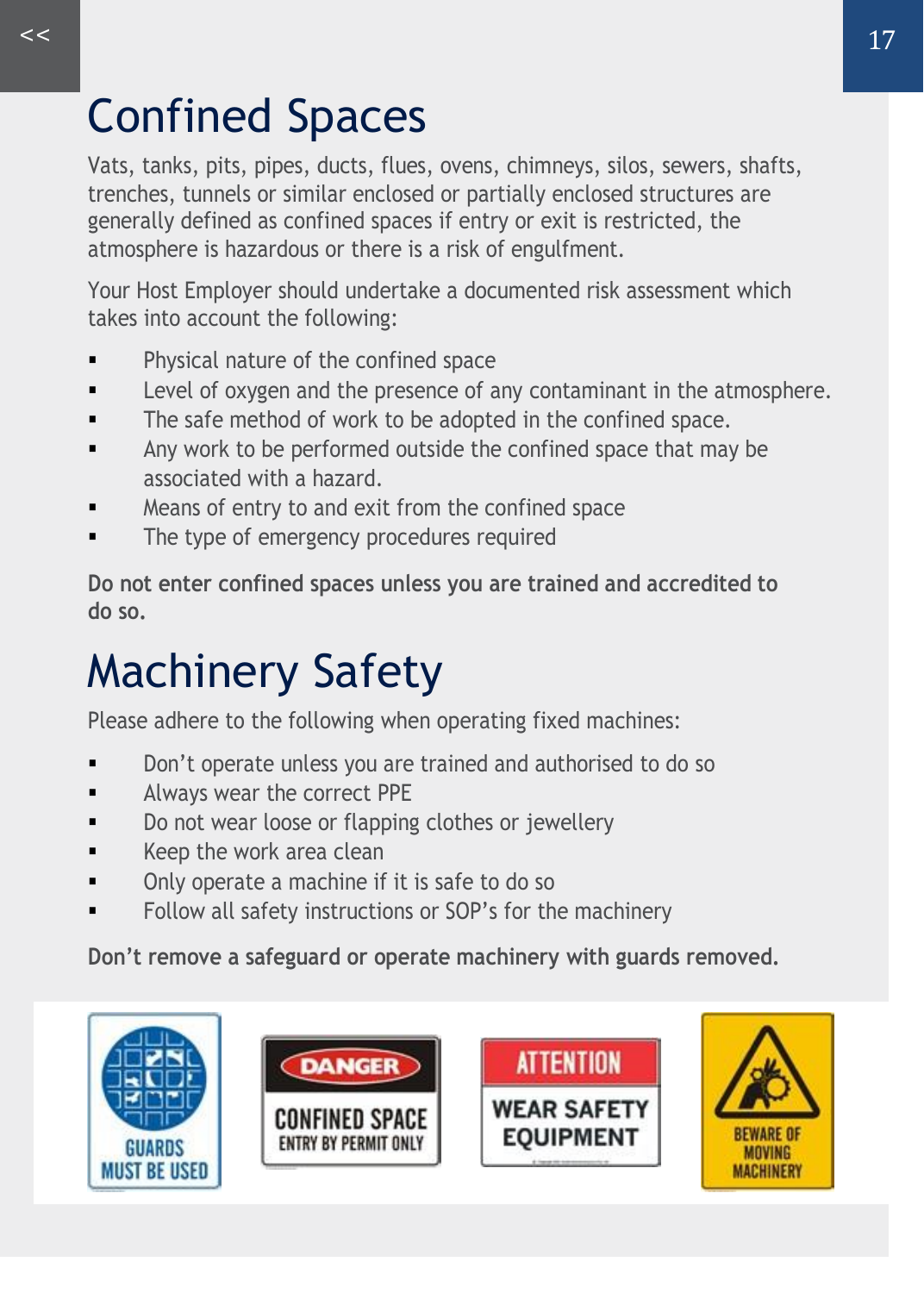# <span id="page-17-0"></span>Vehicles / Forklifts / Mobile Plant

#### Basic Vehicle Safety

Information, instruction and training on specific use of vehicles, plant and equipment in the workplace is to be provided by your Employer and/or Host Employer (as applicable). If you have any doubt about the correct procedures, immediately seek further information from your Supervisor.

You must follow all of the safe operating procedures of your Employer and/or Host Employer and the vehicle/plant manufacturer.

#### Don't operate any vehicle, plant or equipment if:

- You are not licensed, ticketed or competent to operate it
- You don't know the correct safe operating procedures
- You are not confident that you can effectively control it

### **Forklifts**

- Passengers must not be carried on forklift trucks
- **•** The operator should wear a seat belt if provided
- Aperson should never be lifted on the tines of a forklift, unless an approved cage isattached
- When travelling, the forklift tines should be lowered as close to the ground as practicable
- Forklifts should only be operated in designated areas

When not in use, the tines must be on the ground, gas bottle turned off, the key removed and held only by the operator.

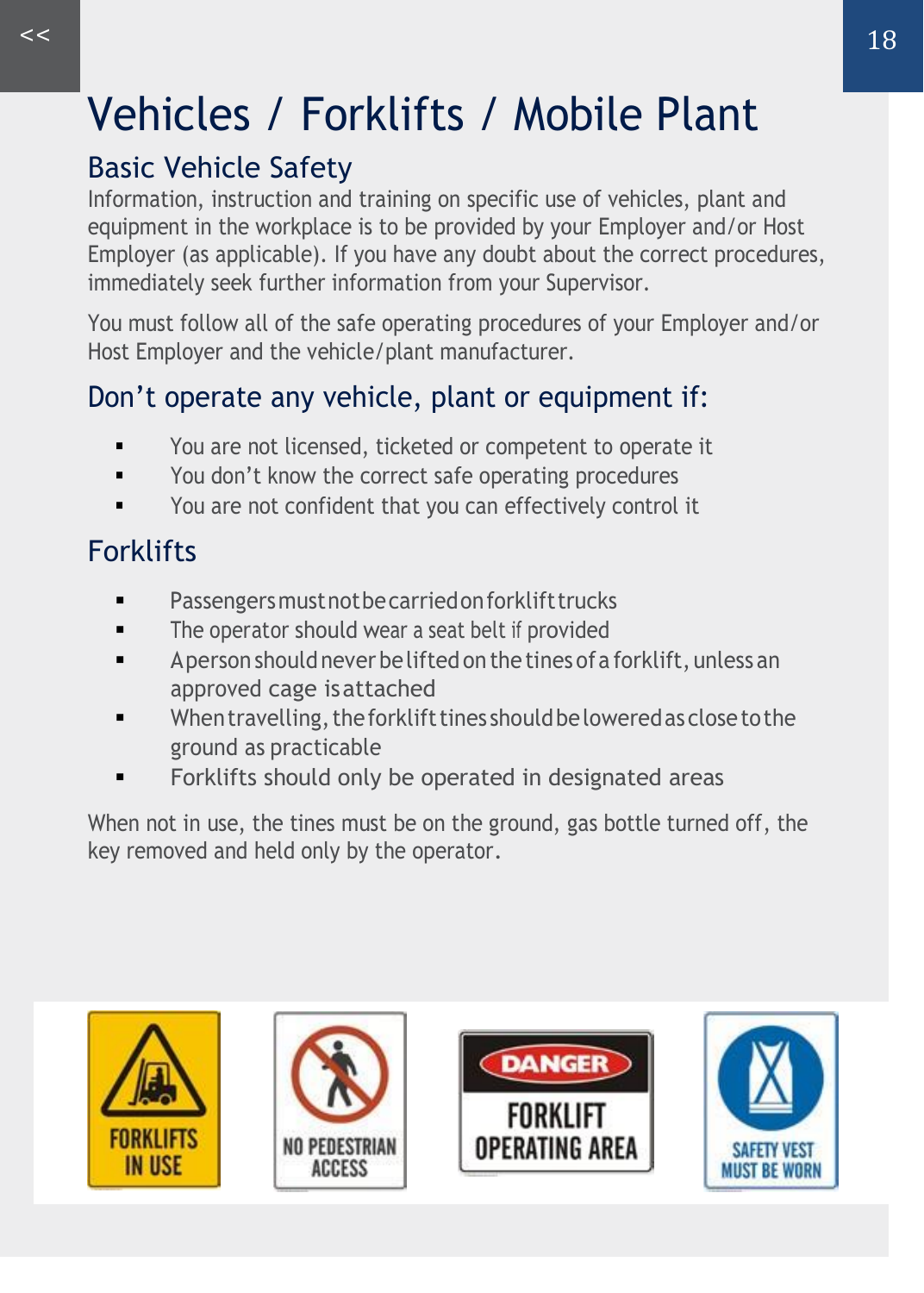## <span id="page-18-0"></span>Electrical Safety

- Only qualified electricians can work on electrical wiring or apparatus.
- Keep electrical apparatus or surrounding floors dry
- Never turn on a switch while standing in water
- Don't pull cords over sharp edges
- All electrical equipment and leads on site must be inspected and tagged by a qualified electrician.
- Only fire extinguishers of the non-conductive type should be used around electrical fires ie. dry chemical type (red extinguisher with white band) and carbon dioxide type (red extinguisher with black band).

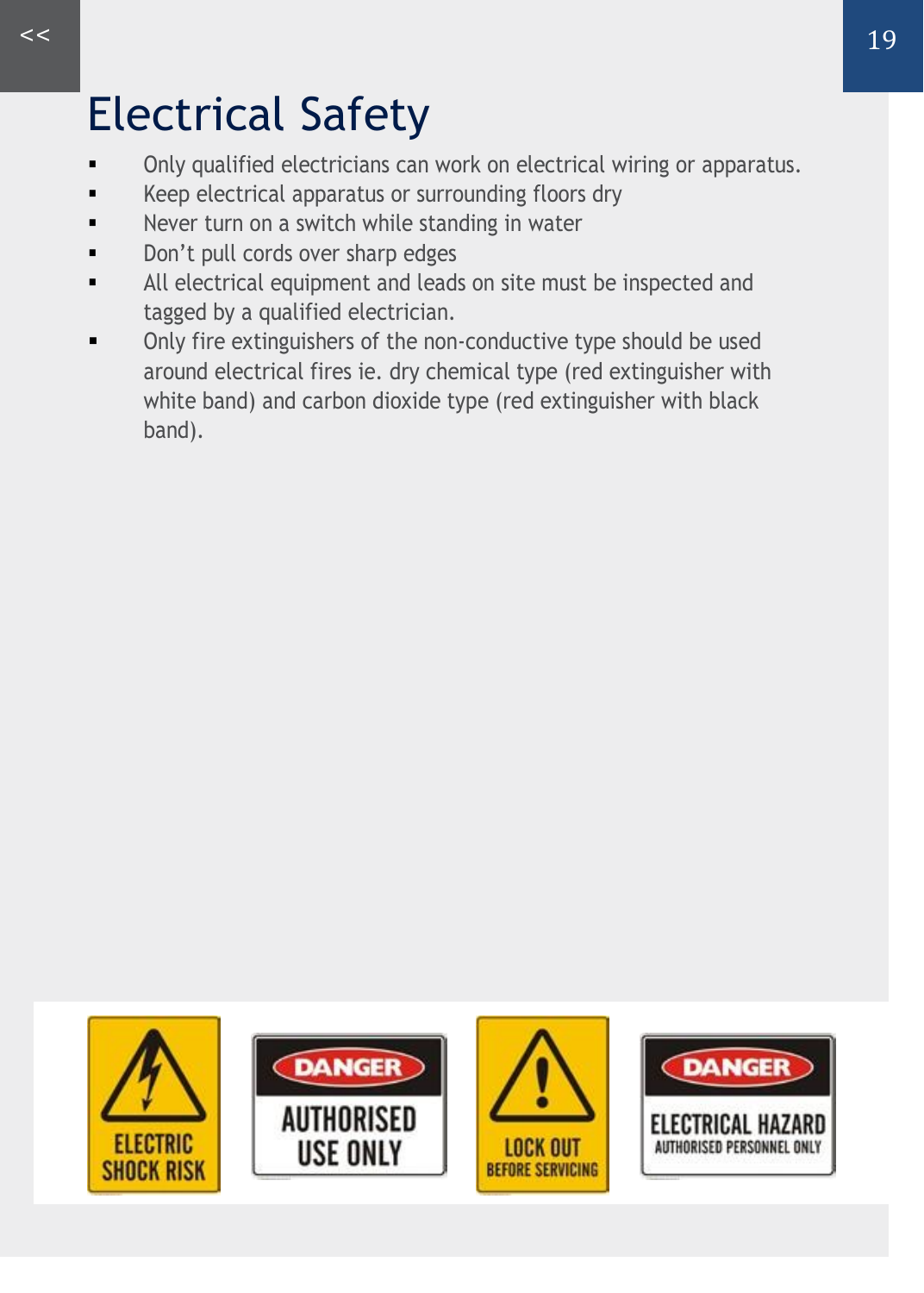# Dangerous Goods & Chemical Storage

*Including Flammables*

### Chemical Safety

- Treat all chemicals, regardless of concentrations or volumes as hazardous.
- Chemicals of different Dangerous Goods Class must be segregated.
- All chemicals should be kept in a secure lockable store or area.
- Acids should be kept on lower shelves of store and in trays.
- All containers of liquids should be stored on lower shelves.

### Flammable Liquids

When handling flammable liquids the following points should be followed:

- Flammable liquids must be kept away from all sources of ignition.
- All electrical equipment used near flammable liquids should have spark proof wiring.
- When heating flammable liquids use only steam or water baths or heating mantles. Extreme care must be exercised to ensure that there is no source of ignition.
- Appropriate fire extinguishers and fire blankets must be easily accessible when handling flammable liquids.
- All flammable liquids should be stored in appropriately designated cupboards and cabinets. Consult your Supervisor to determine storage.

Flammable liquids are classified under the Dangerous Goods Act, further information about these classifications can be viewed on the relevant state or territory websites.





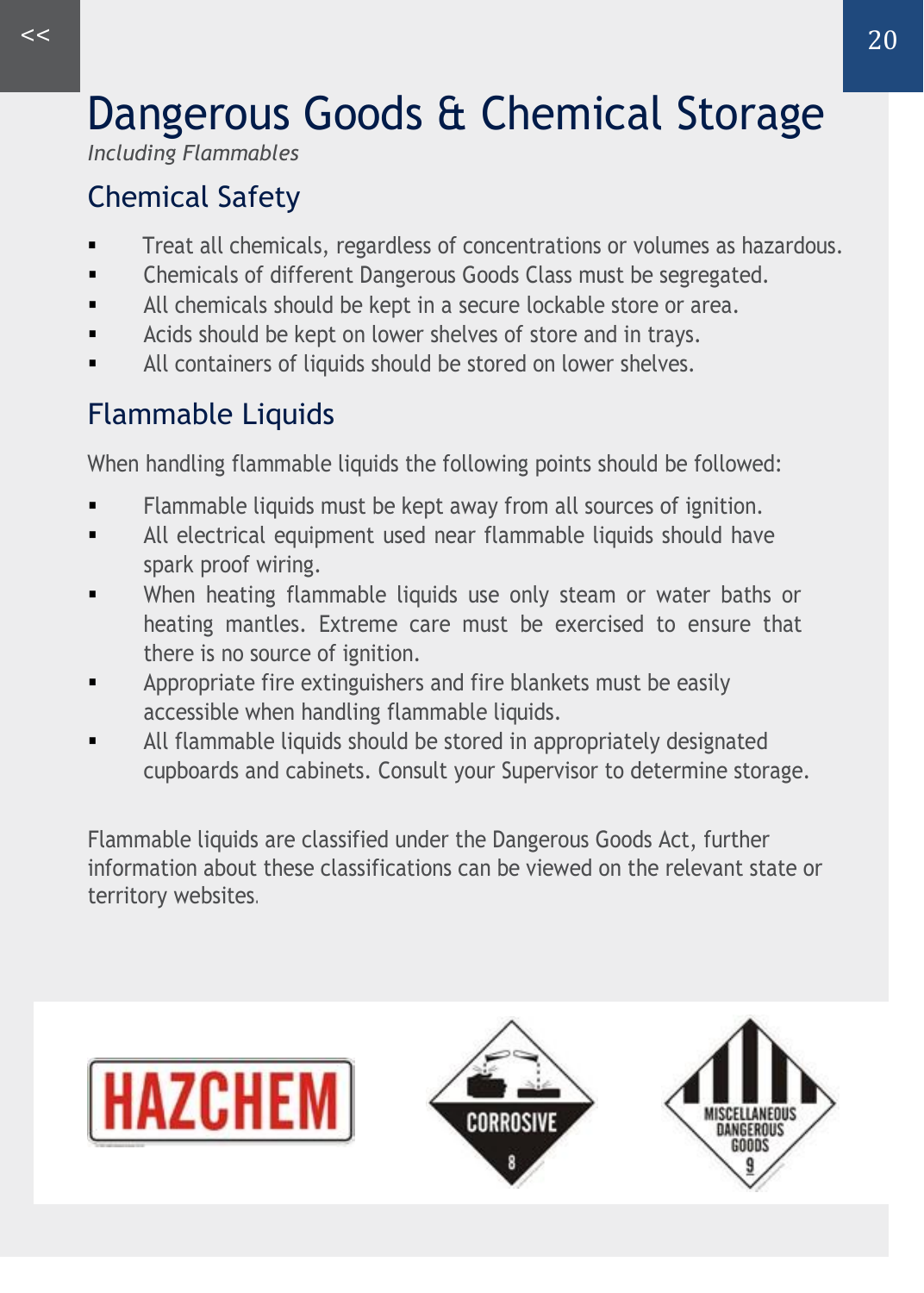#### Unknown Substances

- All substances should be labelled correctly. Treat all unlabelled substances as hazardous.
- **EXECT** Seek advice from your Supervisor about identifying and disposing of hazardous substances.

Before using any product that may contain chemicals, ask your Supervisor for all relevant information. This may include requesting a material safety data sheet (MSDS), which provides identification, health hazards, precautions, safe handling and first aid information.

#### Spills

Chemical and biological substances require special consideration if spilt. Please ensure you notify your Supervisor immediately and follow the appropriate spill procedure, utilising the correct spill kit and PPE, remembering to:

- Consult the appropriate MSDS to ensure all hazards are accounted for.
- Ensure the spill kit is relevant to the hazard identified.
- Dispose of absorbent and contaminant materials correctly.

#### Biological Hazards

Biological hazards exist in many laboratories and include microorganisms, toxins, blood and bodily fluids, tissues and waste water as well as genetically modified organisms.

- Assume all samples and substances contain a biological hazard unless otherwise notified.
- Use aseptic technique at all times to minimise contamination.
- Wash your hands thoroughly before eating meals or taking a break.
- Ensure all biological hazardous substances are kept within the appropriate contamination zones.

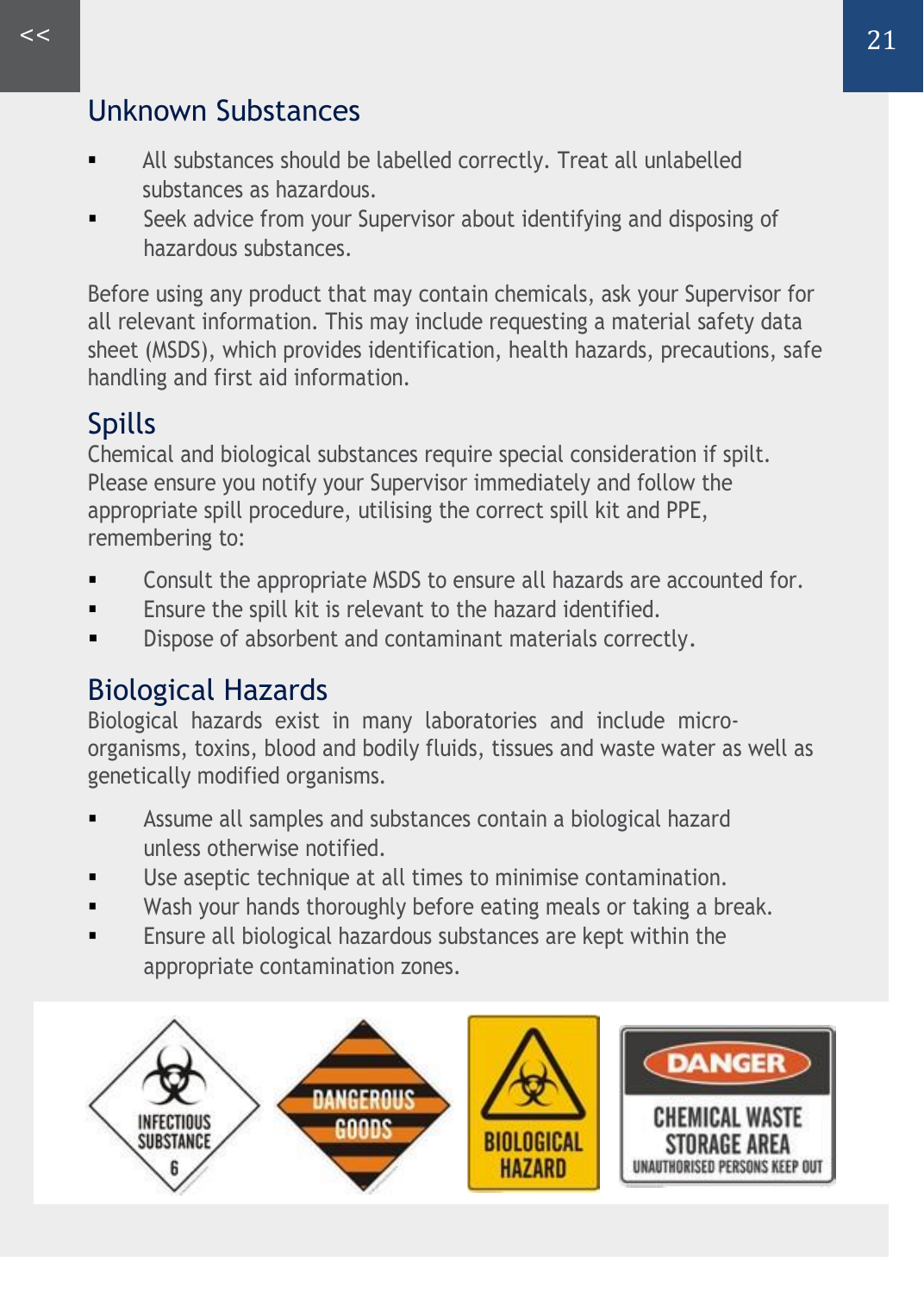#### Needle-Stick Injuries & Other Exposures

In the event of exposure such as needle-stick or a cut, or a mucous membrane exposure to blood or other body fluids, follow the appropriate site safety procedures. It is recommended that you:

- **•** Treat the puncture wound or cut by liberally washing with soap and water and seek medical advice.
- If the face is splashed with blood, rinse eyes and mouth gently with water to minimise the risk of infection.
- Ensure all incidents are reported to your Supervisor as soon as possible, as per the incident report procedure [\(See page 11 of the](#page-8-0)  [Quantity Surveyor Support Services](#page-8-0) Workplace Safety Guide).

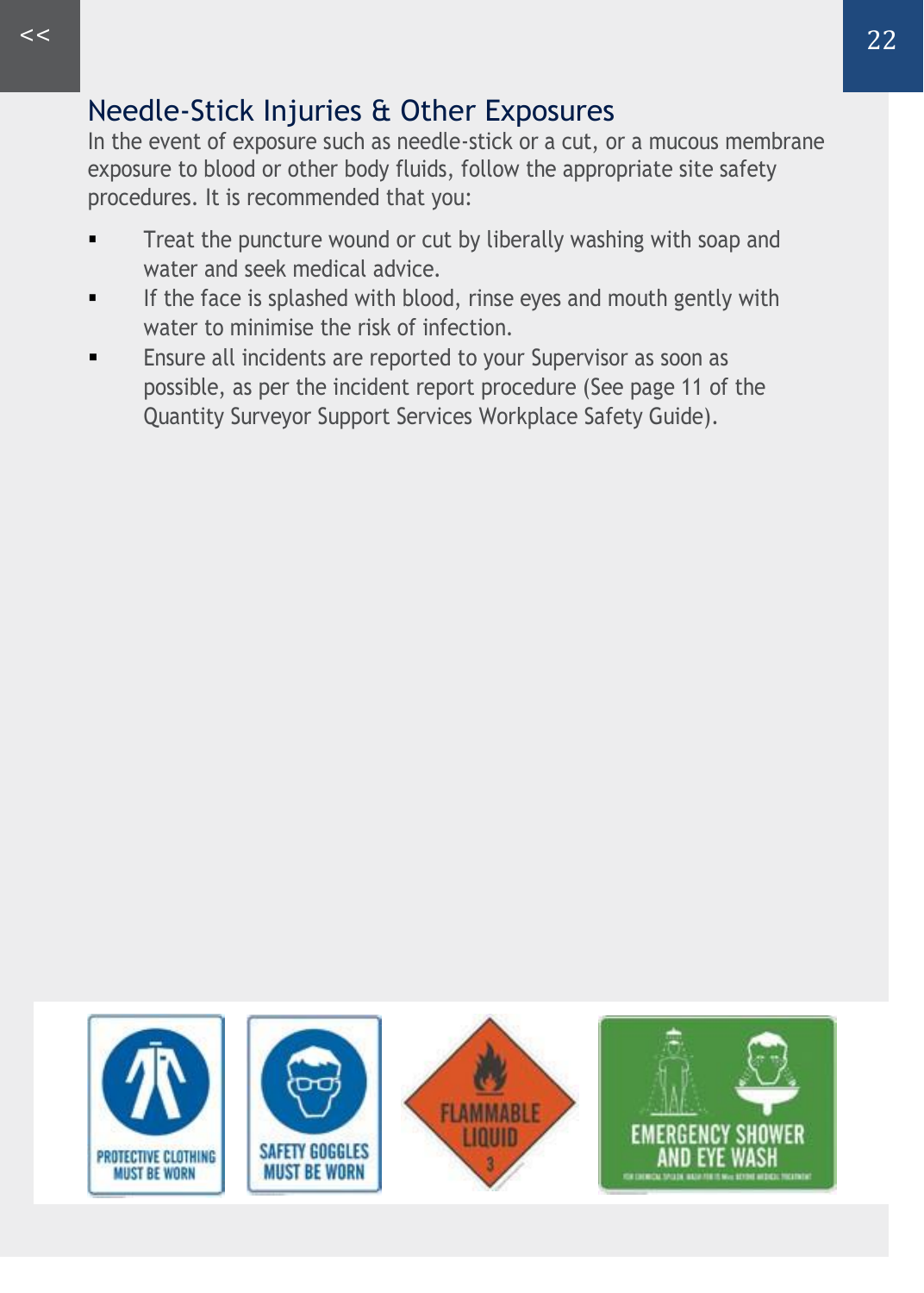### <span id="page-22-0"></span>Working Alone

Working alone refers to situations where people may be exposed to risks because the area they are working in is remote from others or isolated from the assistance of others because of the nature, time or location of their work.

Quantity Surveyor Support Services recommends you follow the *Working Alone Procedures* and where possible, always work within sight and hearing range of your colleagues or other site staff.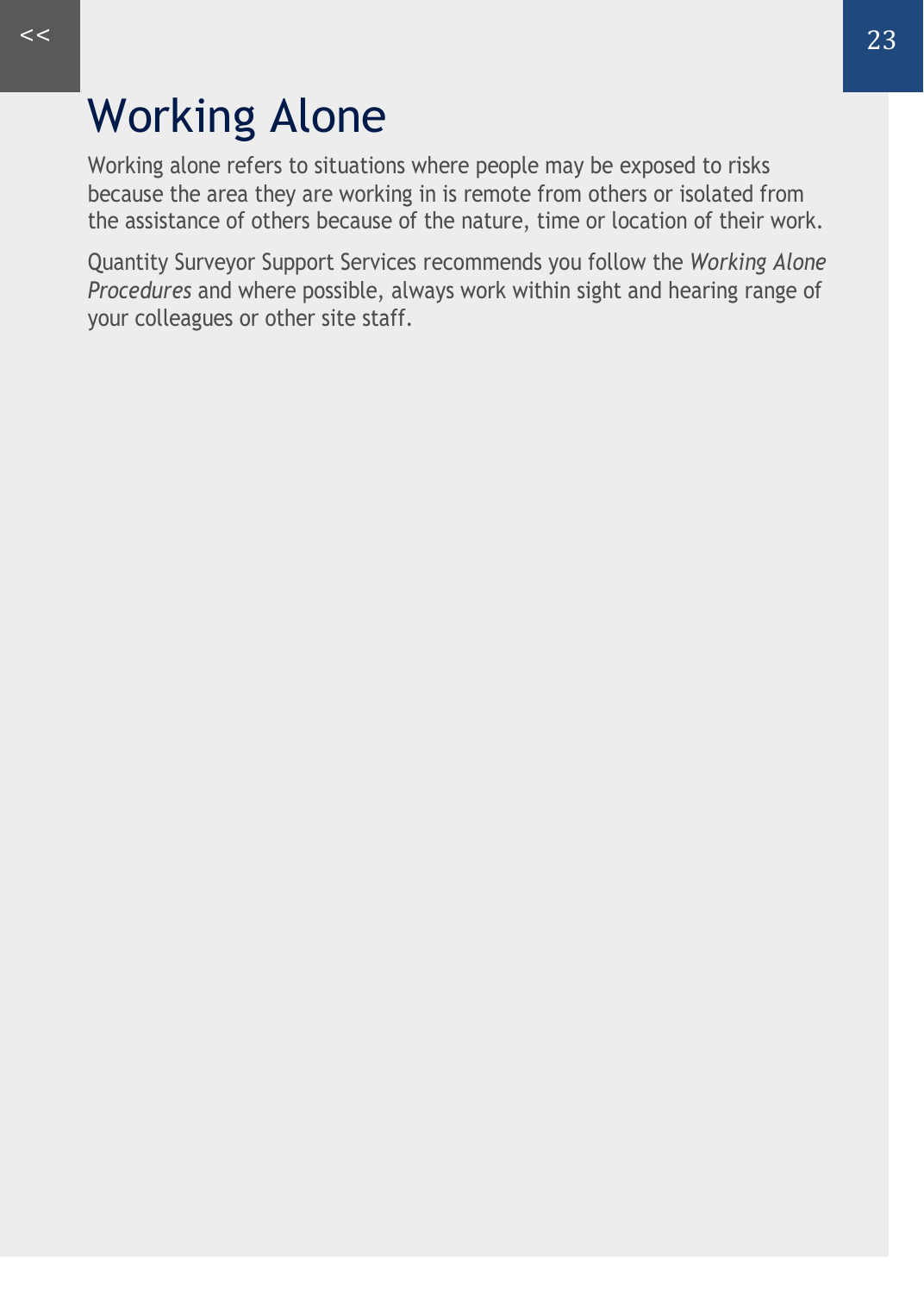### Emergency Procedures

Your site or workplace should have an emergency plan which addresses:

- **Fire**
- Bomb threats
- Gas and chemical leaks
- Structural collapse

This plan should include:

- **Emergency evacuation procedure including designated exits and safe** assembly point.
- **■** Warning device for evacuation
- Nominated employees responsible for managing emergencies.
- Contact information for emergency rescue services.

**Make sure you know the emergency plans and procedures in your workplace.**